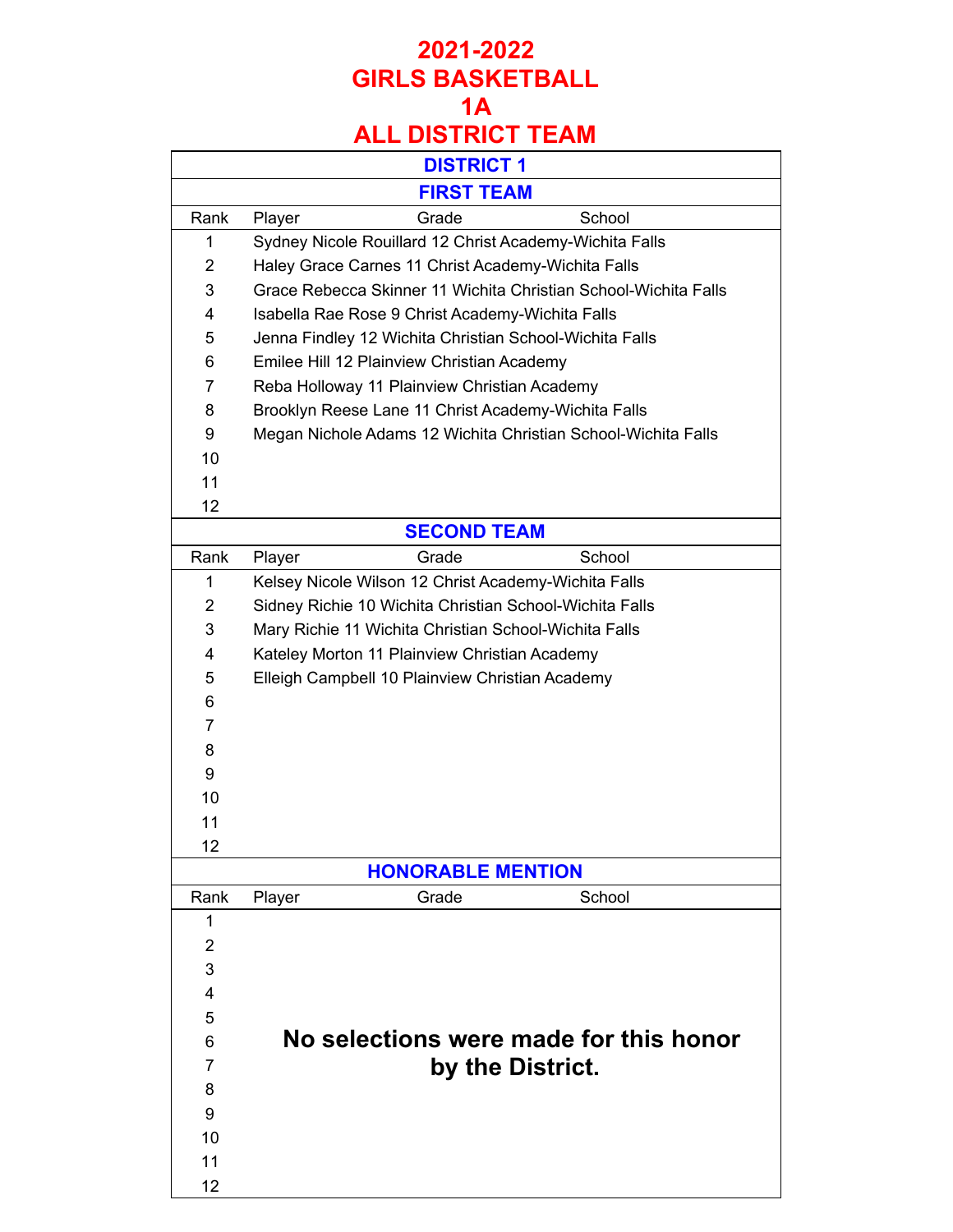|                | <b>DISTRICT 2</b>                                       |
|----------------|---------------------------------------------------------|
|                | <b>FIRST TEAM</b>                                       |
| Rank           | Grade<br>School<br>Player                               |
| 1              | Tressie Windle 12 Victory Baptist Academy-Weatherford   |
| $\overline{2}$ | Emma Catuto 12 Victory Baptist Academy-Weatherford      |
| 3              | Addison McMillen 12 Victory Baptist Academy-Weatherford |
| 4              | Baily Hestand 12 Victory Baptist Academy-Weatherford    |
| 5              | Isabella Zampino 12 Faustina Academy-Irving             |
| 6              | Abigail Admiraal 11 Victory Baptist Academy-Weatherford |
| $\overline{7}$ | Kristen Rohter 10 Faustina Academy-Irving               |
| 8              | Abigail Godi 12 Victory Baptist Academy-Weatherford     |
| 9              | Laney Geeslin 11 Azle Christian School-Azle             |
| 10             | Madison Morris 11 Victory Baptist Academy-Weatherford   |
| 11             | Allie McDonald 11 Faustina Academy-Irving               |
| 12             | Abigayle Shehan 9 Azle Christian School-Azle            |
|                | <b>SECOND TEAM</b>                                      |
| Rank           | School<br>Player<br>Grade                               |
| 1              | Catherine Mays 11 Victory Baptist Academy-Weatherford   |
| $\overline{2}$ | Vanessa Malewiski 9 Azle Christian School-Azle          |
| 3              | Cadence Wynn 10 Azle Christian School-Azle              |
| 4              | Marie Knight 11 Azle Christian School-Azle              |
| 5              | Bekky Bartke 12 Faustina Academy-Irving                 |
| 6              | Marina Pinar 11 Faustina Academy-Irving                 |
| 7              | Maureen Flood 9 Faustina Academy-Irving                 |
| 8              | Giuliana Nussmeier 9 Faustina Academy-Irving            |
| 9              | Kember Bench 11 Victory Baptist Academy-Weatherford     |
| 10             |                                                         |
| 11             |                                                         |
| 12             |                                                         |
|                | <b>HONORABLE MENTION</b>                                |
| Rank           | Grade<br>School<br>Player                               |
| 1              |                                                         |
| $\overline{2}$ |                                                         |
| 3              |                                                         |
| 4              |                                                         |
| 5              |                                                         |
| 6              | No selections were made for this honor                  |
| 7              | by the District.                                        |
| 8              |                                                         |
| 9              |                                                         |
| 10             |                                                         |
| 11             |                                                         |
| 12             |                                                         |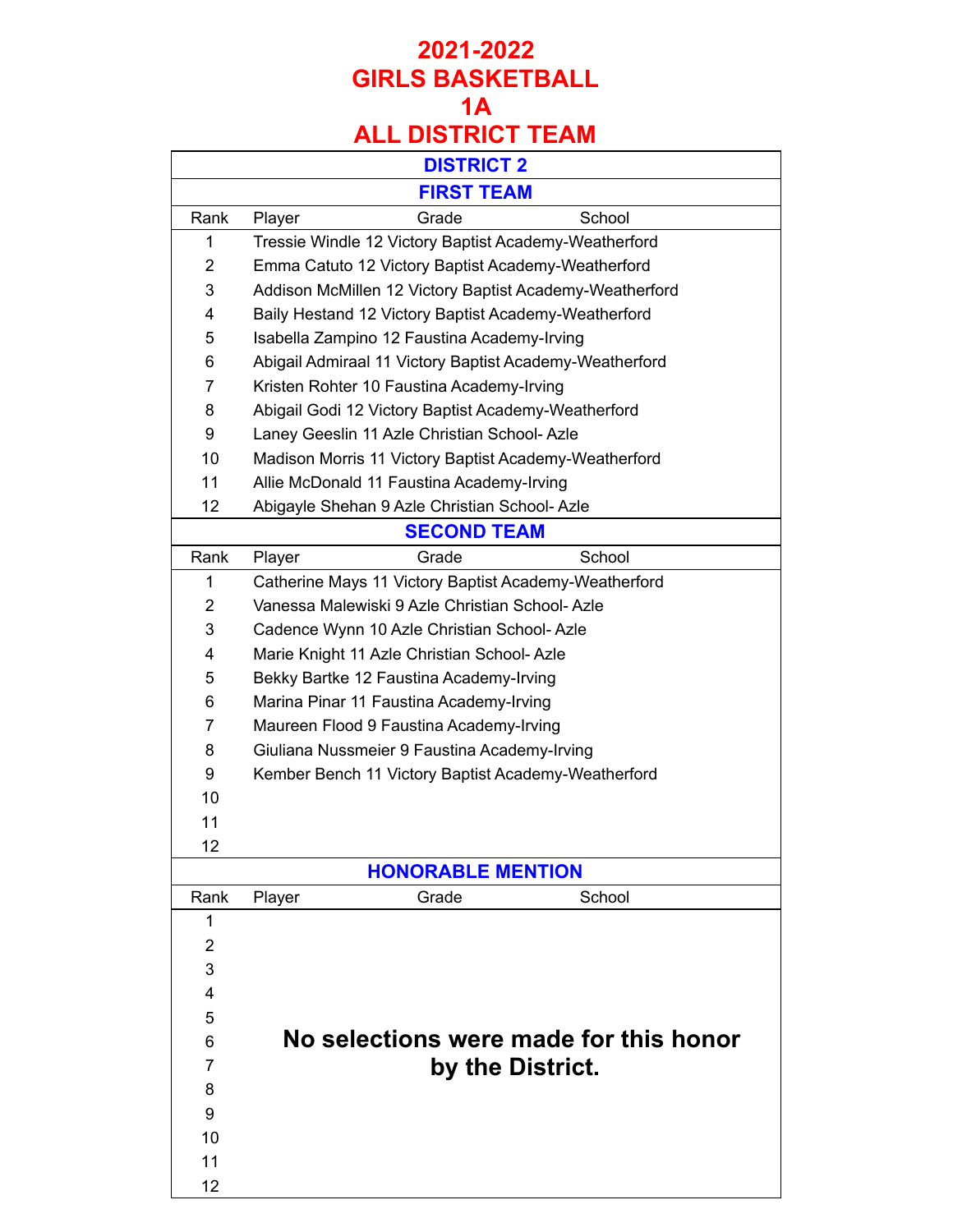## **1A**

|                | <b>DISTRICT 3</b>                                         |
|----------------|-----------------------------------------------------------|
|                | <b>FIRST TEAM</b>                                         |
| Rank           | Grade<br>School<br>Player                                 |
| 1              | Daniela Catalina Villamil 9 Alcuin School-Dallas          |
| $\overline{2}$ | Layla Herod 11 Alcuin School-Dallas                       |
| 3              | Allison Marie Kokal 12 Fairhill-Dallas                    |
| 4              | Melisa M Schwab 9 Fairhill-Dallas                         |
| 5              | Sydney Stacy 10 Cambridge School of Dallas                |
| 6              | Agathe Mambwe 9 Cambridge School of Dallas                |
| 7              |                                                           |
| 8              |                                                           |
| 9              |                                                           |
| 10             |                                                           |
| 11             |                                                           |
| 12             |                                                           |
|                | <b>SECOND TEAM</b>                                        |
| Rank           | School<br>Player<br>Grade                                 |
| 1              | Vera Maaskant 11 Alcuin School-Dallas                     |
| $\overline{2}$ | Laura Michele Kokal 12 Fairhill-Dallas                    |
| 3              | Juanita Monserrath Gonzales 11 Cambridge School of Dallas |
| 4              |                                                           |
| 5              |                                                           |
| 6              |                                                           |
| 7              |                                                           |
| 8              |                                                           |
| 9              |                                                           |
| 10             |                                                           |
| 11             |                                                           |
| 12             |                                                           |
|                | <b>HONORABLE MENTION</b>                                  |
| Rank           | Grade<br>School<br>Player                                 |
| 1              | Zodie Xiaoying Barron 11 Alcuin School-Dallas             |
| $\overline{2}$ | Mia Sanchez 12 Alcuin School-Dallas                       |
| 3              | Elise Joyce James 9 Fairhill-Dallas                       |
| 4              | Georgia Lucille Newton 9 Fairhill-Dallas                  |
| 5              | Carolyn Flowers 10 Cambridge School of Dallas             |
| 6              |                                                           |
| 7              |                                                           |
| 8              |                                                           |
| 9              |                                                           |
| 10             |                                                           |
| 11             |                                                           |
| 12             |                                                           |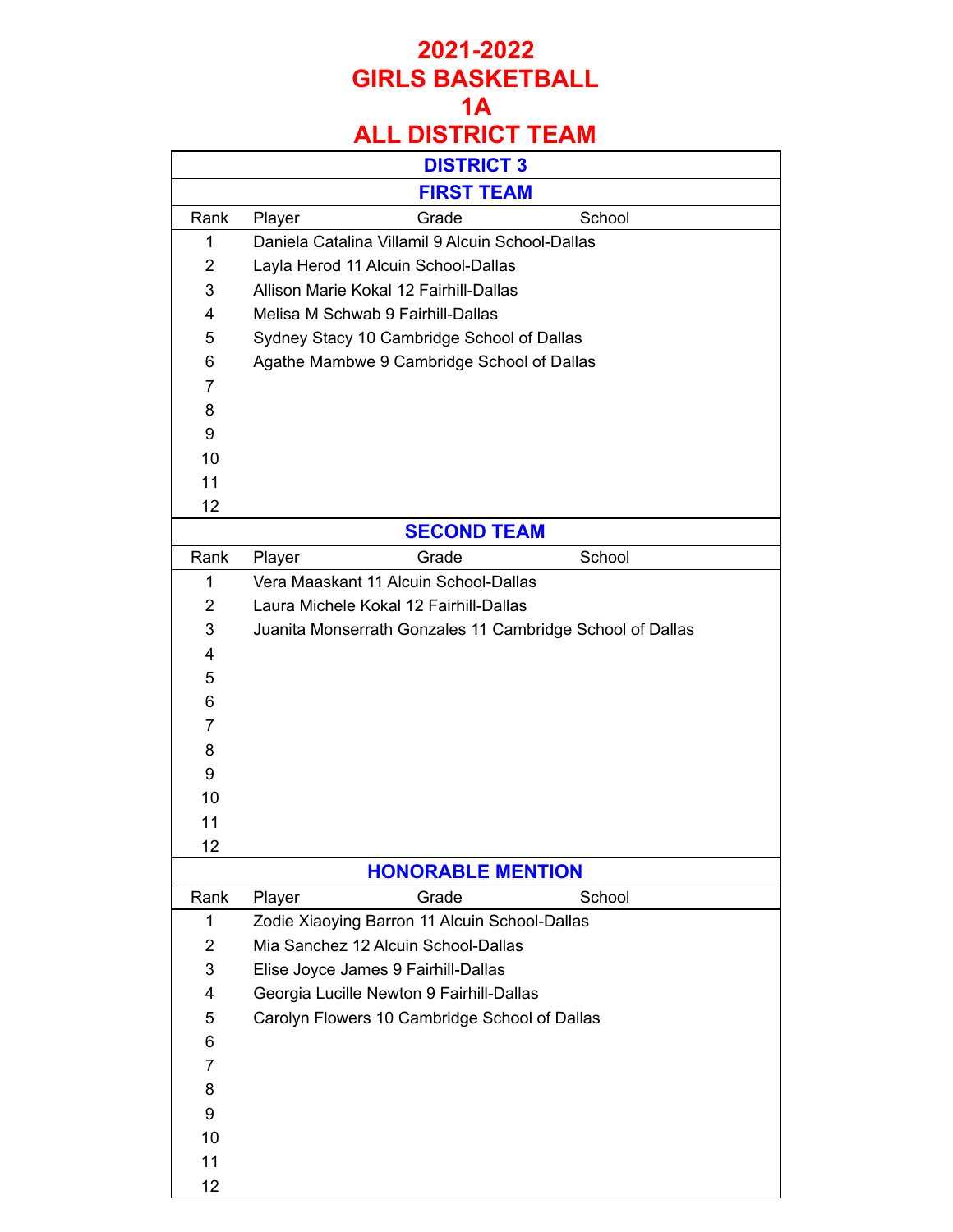## **ALL DISTRICT TEAM**

|                | <b>DISTRICT 4</b>                                      |
|----------------|--------------------------------------------------------|
|                | <b>FIRST TEAM</b>                                      |
| Rank           | Grade<br>School<br>Player                              |
| 1              | Bailee Fletcher 12 Waxahachie Preparatory Academy      |
| $\overline{2}$ | Karlly Serafin 12 Kingdom Collegiate Academies DeSoto  |
| 3              | Callianne Buie 11 Waxahachie Preparatory Academy       |
| 4              | Teriesa Tucker 10 Kingdom Collegiate Academies DeSoto  |
| 5              | Ella Wooten 11 Waxahachie Preparatory Academy          |
| 6              | Sarah Ann Vernon 9 Eagle Christian Academy-Waco        |
| $\overline{7}$ | Camylle Fung 11 Waxahachie Preparatory Academy         |
| 8              | Elizabeth Mathis 10 Eagle Christian Academy-Waco       |
| 9              | Celeste Baldwin 10 Kingdom Collegiate Academies DeSoto |
| 10             | Cecelya Fung 12 Waxahachie Preparatory Academy         |
| 11             |                                                        |
| 12             |                                                        |
|                | <b>SECOND TEAM</b>                                     |
| Rank           | Grade<br>School<br>Player                              |
| 1              | Sarah Grace Haga 10 Eagle Christian Academy-Waco       |
| 2              | Ani J Eason 9 Eagle Christian Academy-Waco             |
| 3              | Jackson Jolly 9 Kingdom Collegiate-Desoto              |
| 4              | Milan Hyman 11 Kingdom Collegiate-Desoto               |
| 5              | Cozytte Fung 9 Waxahachie Preparatory Academy          |
| 6              |                                                        |
| $\overline{7}$ |                                                        |
| 8              |                                                        |
| 9              |                                                        |
| 10             |                                                        |
| 11             |                                                        |
| 12             |                                                        |
|                | <b>HONORABLE MENTION</b>                               |
| Rank           | Grade<br>School<br>Player                              |
| 1              | Miriam Helaina O'Hare 9 Eagle Christian Academy-Waco   |
| $\overline{2}$ | Skyler Lee Anne Selke 11 Eagle Christian Academy-Waco  |
| 3              | Layla KM Fairless 9 Eagle Christian Academy-Waco       |
| 4              |                                                        |
| 5              |                                                        |
| 6              |                                                        |
| 7              |                                                        |
| 8              |                                                        |
| 9              |                                                        |
| 10             |                                                        |
| 11             |                                                        |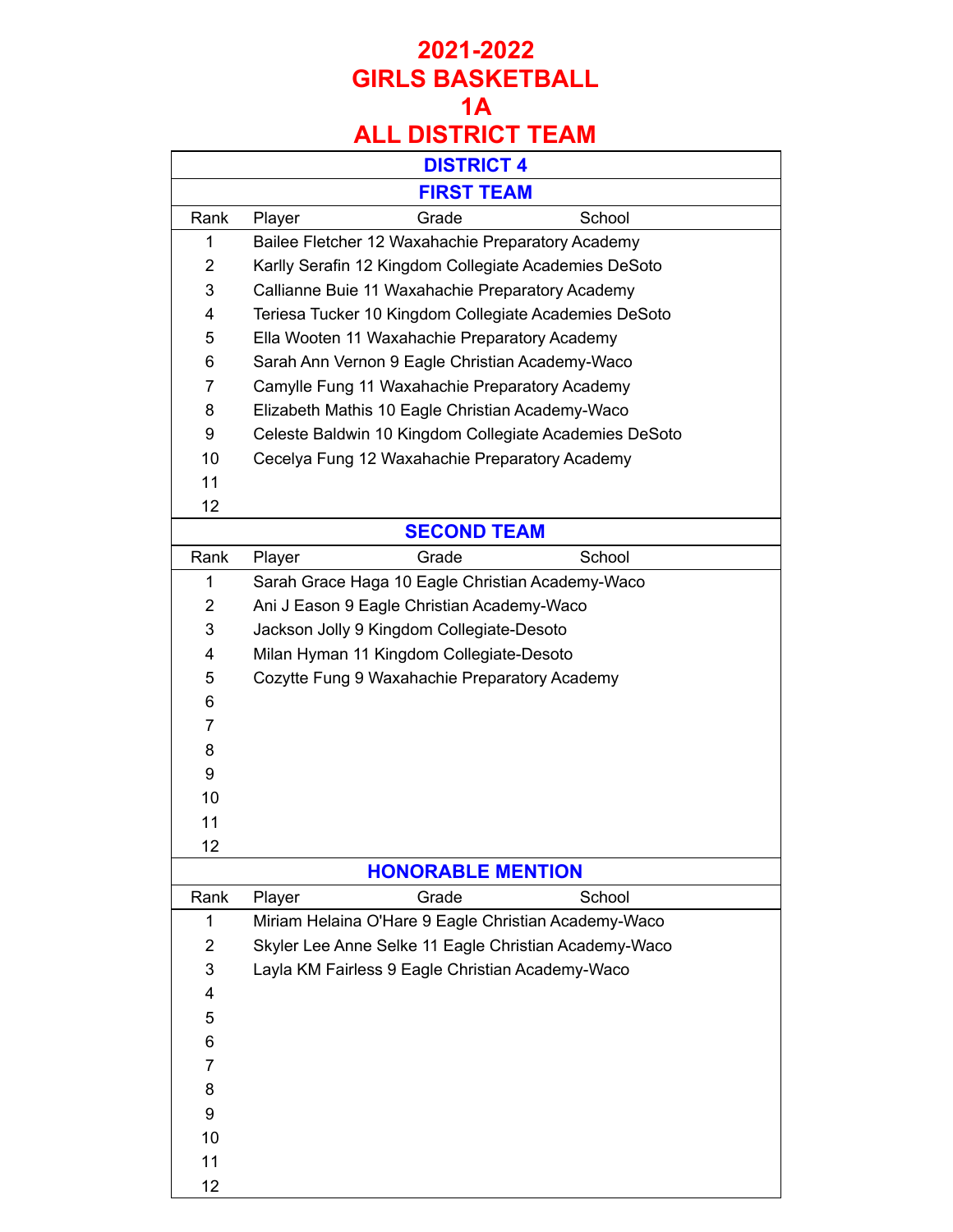|                | <b>DISTRICT 5</b>                                                   |
|----------------|---------------------------------------------------------------------|
|                | <b>FIRST TEAM</b>                                                   |
| Rank           | Grade<br>School<br>Player                                           |
| 1              | Riley Jackson 12 Athens Christian Preparatory Academy               |
| $\overline{2}$ | Kaci Wallace 12 Athens Christian Preparatory Academy                |
| 3              | Mia S Kittner 11 St. Mary's Catholic School-Longview                |
| 4              | Campbell Laney 11 Christian Heritage Classical School-Longview      |
| 5              | Rachel Richardson 9 Athens Christian Preparatory Academy            |
| 6              | Kassidy K McCullough 11 St. Mary's Catholic School-Longview         |
| 7              | Rebecca Grace Dunn 12 St. Mary's Catholic School-Longview           |
| 8              | Anna Claire Powers 12 Regents-Nacogdoches                           |
| 9              | Rachel Pearce 10 Greenville Christian School                        |
| 10             |                                                                     |
| 11             |                                                                     |
| 12             |                                                                     |
|                | <b>SECOND TEAM</b>                                                  |
| Rank           | School<br>Player<br>Grade                                           |
| 1              | Alexandra Cruz 10 St. Mary's Catholic School-Longview               |
| $\overline{2}$ | Natalie Pitts 12 Christian Heritage Classical School-Longview       |
| 3              | Sydney Rotrammel 10 Regents-Nacogdoches                             |
| 4              | Lauren Westhafer 10 Greenville Christian School                     |
| 5              | Kimber Kittner 10 St. Mary's Catholic School-Longview               |
| 6              | Susannah Vermillion 9 Regents-Nacogdoches                           |
| 7              |                                                                     |
| 8              |                                                                     |
| 9              |                                                                     |
| 10             |                                                                     |
| 11             |                                                                     |
| 12             |                                                                     |
|                | <b>HONORABLE MENTION</b>                                            |
| Rank           | Grade<br>School<br>Player                                           |
| 1              | Macy J Elgin 10 Athens Christian Preparatory Academy                |
| $\overline{2}$ | Alexandria Elizabeth Clarke 10 Athens Christian Preparatory Academy |
| 3              | Sophie Wright 9 Athens Christian Preparatory Academy                |
| 4              | Carlie A Nelms 9 St. Mary's Catholic School-Longview                |
| 5              | Emma Rose Osburg 10 St. Mary's Catholic School-Longview             |
| 6              | Kayleigh Khan 9 Christian Heritage Classical School-Longview        |
| $\overline{7}$ | Mary White 10 Christian Heritage Classical School-Longview          |
| 8              | Claire Vermillion 9 Regents-Nacogdoches                             |
| 9              | Haley Johnson 10 Greenville Christian School                        |
| 10             | Ana Amaya 10 Greenville Christian School                            |
| 11             | Claire Sundeen 9 Greenville Christian School                        |
| 12             |                                                                     |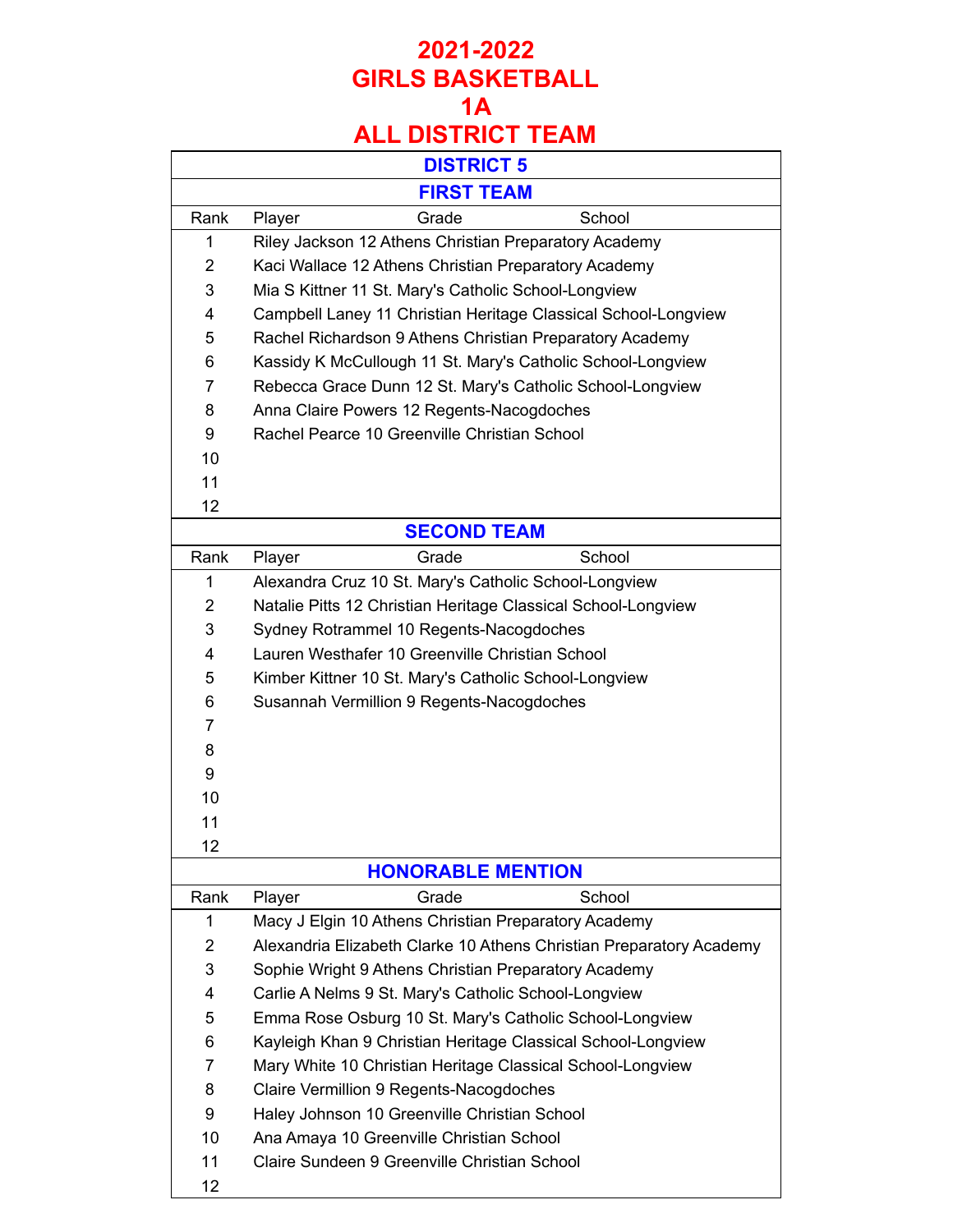|                | <b>DISTRICT 6</b>                                               |
|----------------|-----------------------------------------------------------------|
|                | <b>FIRST TEAM</b>                                               |
| Rank           | Grade<br>School<br>Player                                       |
| 1              | Briana Z. Hall 9 First Baptist Academy-Universal City           |
| $\overline{2}$ | Leann N Soriano 11 First Baptist Academy-Universal City         |
| 3              | Gianna Hernandez 12 Legacy Christian Academy-San Antonio        |
| 4              | Emerald Heavenly Flores 12 Legacy Christian Academy-San Antonio |
| 5              | Reina Schlotfeldt 11 Gateway Christian School-San Antonio       |
| 6              | Cesia Guel 12 Gateway Christian School-San Antonio              |
| $\overline{7}$ |                                                                 |
| 8              |                                                                 |
| 9              |                                                                 |
| 10             |                                                                 |
| 11             |                                                                 |
| 12             |                                                                 |
|                | <b>SECOND TEAM</b>                                              |
| Rank           | Grade<br>School<br>Player                                       |
| 1              | Bryona Mullaley 11 Gateway Christian School-San Antonio         |
| $\overline{2}$ | Peyton G Schmidt 11 First Baptist Academy-Universal City        |
| 3              | Lauren Hernandez 10 Legacy Christian Academy-San Antonio        |
| 4              | Sarai Edith Gonzalez 10 Legacy Christian Academy-San Antonio    |
| 5              |                                                                 |
| 6              |                                                                 |
| $\overline{7}$ |                                                                 |
| 8              |                                                                 |
| 9              |                                                                 |
| 10             |                                                                 |
| 11             |                                                                 |
| 12             |                                                                 |
|                | <b>HONORABLE MENTION</b>                                        |
| Rank           | Grade<br>School<br>Player                                       |
| 1              |                                                                 |
| $\overline{2}$ |                                                                 |
| 3              |                                                                 |
| 4              |                                                                 |
| 5              |                                                                 |
| 6              | No selections were made for this honor                          |
| 7              | by the District.                                                |
| 8              |                                                                 |
| 9              |                                                                 |
| 10             |                                                                 |
| 11             |                                                                 |
| 12             |                                                                 |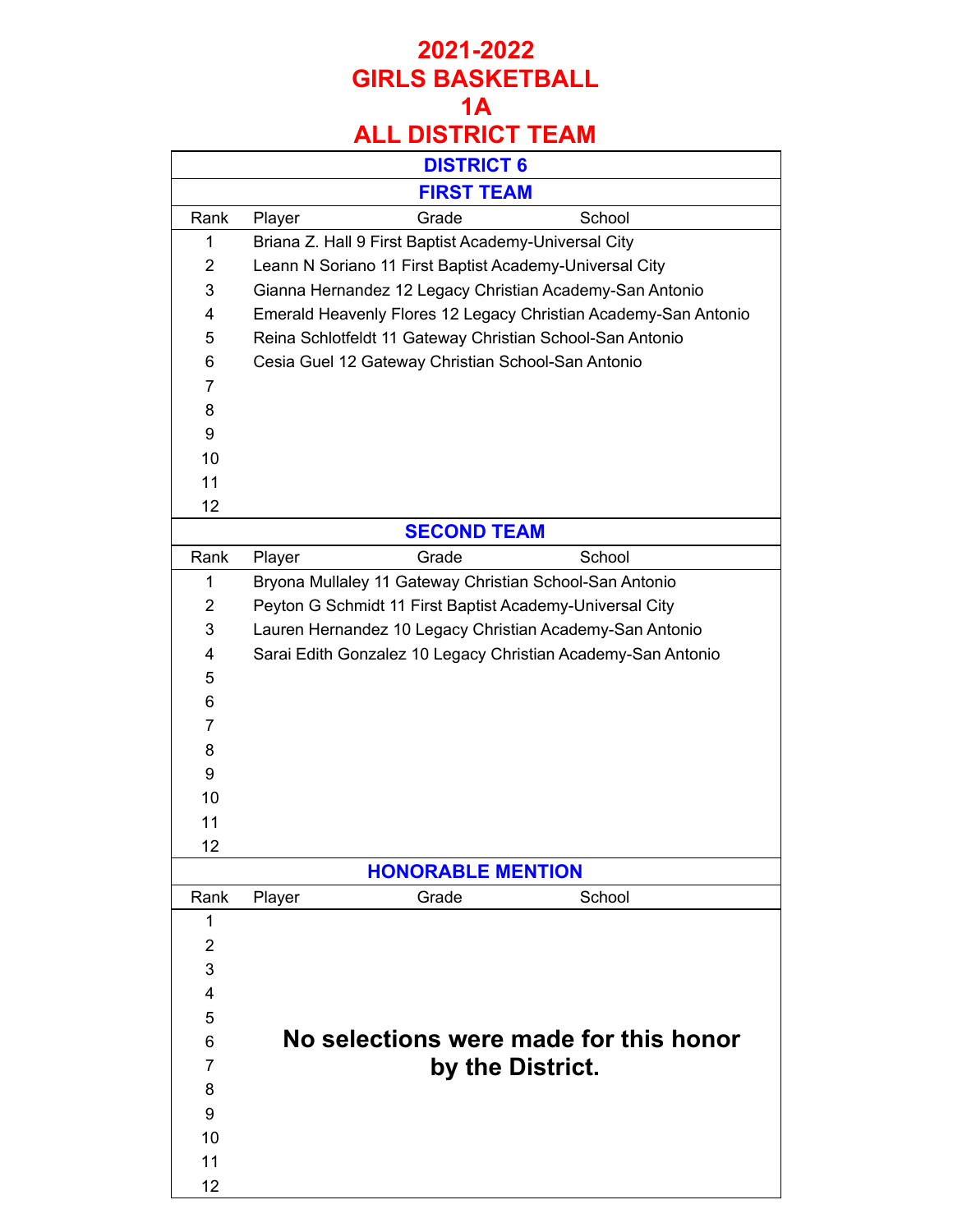## **ALL DISTRICT TEAM**

|                | <b>DISTRICT 7</b>                                             |
|----------------|---------------------------------------------------------------|
|                | <b>FIRST TEAM</b>                                             |
| Rank           | Grade<br>School<br>Player                                     |
| 1              | Piper Jade Bodden 12 Cornerstone Christian-San Angelo         |
| $\overline{2}$ | Rylie Jaye Clements 11 Cornerstone Christian-San Angelo       |
| 3              | Madison Elizabeth Brantley 11 Heritage School-Fredericksburg  |
| 4              | Amanda Cook 11 Hill Country Christian-San Marcos              |
| 5              | Mireya Concepcion Chacon 10 Cornerstone Christian-San Angelo  |
| 6              | Cari Davis 11 Hill Country Christian-San Marcos               |
| 7              | Lilli Claire Bray 10 Heritage School-Fredericksburg           |
| 8              | Grace Alexis DeLaughter 10 Cornerstone Christian-San Angelo   |
| 9              | Ariel Dianne Vega 11 Cornerstone Christian-San Angelo         |
| 10             | Elizabeth Fritzler 11 Hill Country Christian-San Marcos       |
| 11             | Ellie Grace Shipman 10 Heritage School-Fredericksburg         |
| 12             | Lilah Isabella Brillhart 12 Heritage School-Fredericksburg    |
|                | <b>SECOND TEAM</b>                                            |
| Rank           | Grade<br>School<br>Player                                     |
| 1              | Faith Stewart 12 Hill Country Christian-San Marcos            |
| 2              | Abbie Kate Harrison 11 Cornerstone Christian-San Angelo       |
| 3              | Jessica Briana DeLaughter 11 Cornerstone Christian-San Angelo |
| 4              | Kira Cumming 9 Living Rock Academy-Bulverde                   |
| 5              | Taylor McDonald 11 Living Rock Academy-Bulverde               |
| 6              | Allison Emmons 9 Living Rock Academy-Bulverde                 |
| 7              | Eleanor Basham Loggie 10 Heritage School-Fredericksburg       |
| 8              | Elaina H Craven 10 Heritage School-Fredericksburg             |
| 9              | Aissa Martinez 11 Hill Country Christian-San Marcos           |
| 10             | Olivia Jordan 9 Hill Country Christian-San Marcos             |
| 11             |                                                               |
| 12             |                                                               |
|                | <b>HONORABLE MENTION</b>                                      |
| Rank           | Grade<br>School<br>Player                                     |
| 1              |                                                               |
| $\overline{2}$ |                                                               |
| 3              |                                                               |
| 4              |                                                               |
| 5              |                                                               |
| 6              | No selections were made for this honor                        |
| 7              | by the District.                                              |
| 8              |                                                               |
| 9              |                                                               |
| 10             |                                                               |
| 11             |                                                               |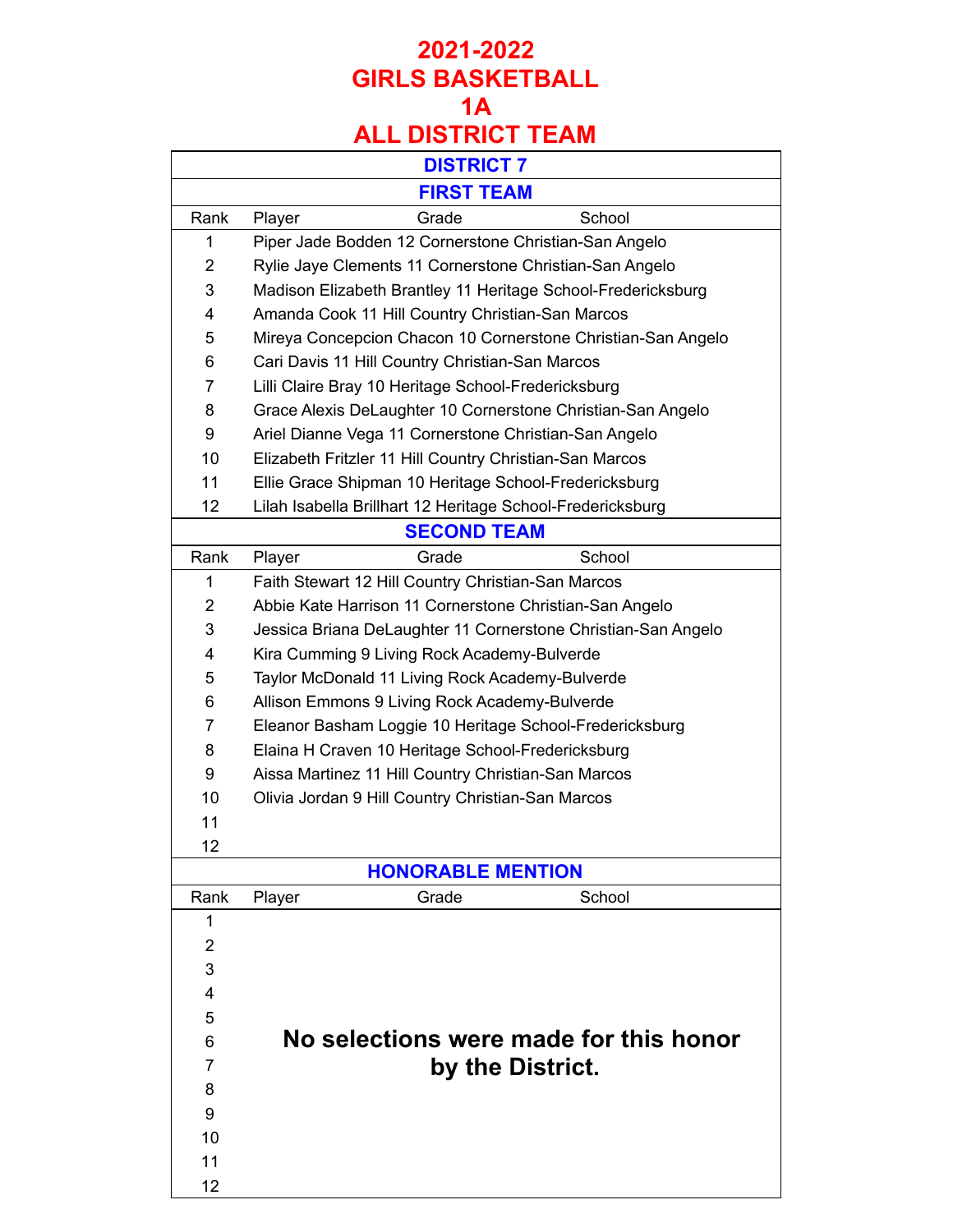|                | <b>DISTRICT 8</b>                                               |  |
|----------------|-----------------------------------------------------------------|--|
|                | <b>FIRST TEAM</b>                                               |  |
| Rank           | Grade<br>School<br>Player                                       |  |
| 1              | Taiyla Marie Williams 10 Calvary Baptist School-Conroe          |  |
| $\overline{2}$ | Reagan Eilers 9 Covenant Academy-Cypress                        |  |
| 3              | Faith E Holman 11 Lifestyle Christian School-Conroe             |  |
| 4              | Faith Trinity Wagner 10 Covenant Academy-Cypress                |  |
| 5              | Maracle Cassanova 10 Houston Adventist-Cypress                  |  |
| 6              | Lyndsey Barnwell 11 Houston Advenstis-Cypress                   |  |
| $\overline{7}$ | Kara Elizabeth Jones 10 Covenant Academy-Cypress                |  |
| 8              | London R Cummins 10 Lifestyle Christian School-Conroe           |  |
| 9              | Avery Edwards 9 Calvary Baptist School-Conroe                   |  |
| 10             | Nnenna Katherine Oloh 11 Covenant Academy-Cypress               |  |
| 11             | Bryleigh Laura Jones 11 Founders Christian School-Spring        |  |
| 12             | Kennedy Grace Hicks 9 Calvary Baptist School-Conroe             |  |
|                | <b>SECOND TEAM</b>                                              |  |
| Rank           | School<br>Player<br>Grade                                       |  |
| 1              | Harmony Malaija Swilley 10 Covenant Academy-Cypress             |  |
| $\overline{2}$ | Alyson Cameron Edwards 11 Calvary Baptist School-Conroe         |  |
| 3              | Taylor Nicole Heuermann 11 Calvary Baptist School-Conroe        |  |
| 4              | Naomi Grace Cano 10 Calvary Baptist School-Conroe               |  |
| 5              | Rebecca C Battle 12 Lifestyle Christian School-Conroe           |  |
| 6              | Katelyn N Nilson 9 Lifestyle Christian School-Conroe            |  |
| $\overline{7}$ | Isabel Cantu 12 Houston Adventist-Cypress                       |  |
| 8              | Kaitlin M Sparks 11 Lifestyle Christian School-Conroe           |  |
| 9              | Allyson Guevara 11 Houston Adventist-Cypress                    |  |
| 10             | Jenna Kate Baker 9 Founders Christian School-Spring             |  |
| 11             | Sarah Elizabeth Phillips 10 Founders Christian School-Spring    |  |
| 12             | Lillian Harris 9 Second Baptist School University Model-Houston |  |
|                | <b>HONORABLE MENTION</b>                                        |  |
| Rank           | Grade<br>School<br>Player                                       |  |
| 1              |                                                                 |  |
| $\overline{2}$ |                                                                 |  |
| 3              |                                                                 |  |
| 4              |                                                                 |  |
| 5              |                                                                 |  |
| 6              | No selections were made for this honor                          |  |
| 7              | by the District.                                                |  |
| 8              |                                                                 |  |
| 9              |                                                                 |  |
| 10             |                                                                 |  |
| 11             |                                                                 |  |
| 12             |                                                                 |  |